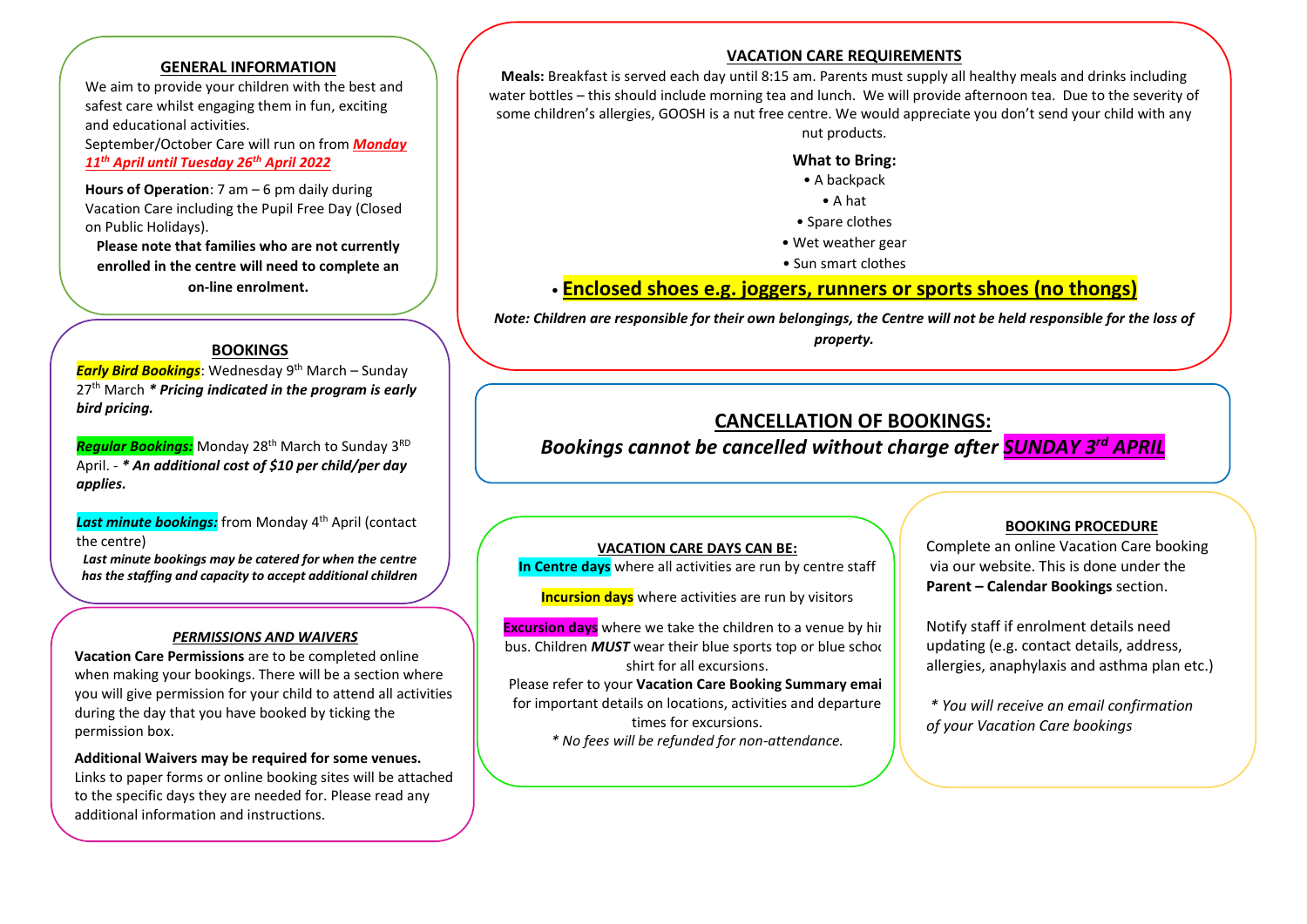| <b>APRIL VACATION CARE CALENDAR 2022</b>                                                                                                      |                                    |                                                                                                                                                                                                                                                                                                             |                                                                                                             |                                                                                                                                                                                           |  |  |  |
|-----------------------------------------------------------------------------------------------------------------------------------------------|------------------------------------|-------------------------------------------------------------------------------------------------------------------------------------------------------------------------------------------------------------------------------------------------------------------------------------------------------------|-------------------------------------------------------------------------------------------------------------|-------------------------------------------------------------------------------------------------------------------------------------------------------------------------------------------|--|--|--|
| Hours: 7am-6pm<br>Phone: 9436-1894 Email: greenwichoosh@bigpond.com<br>Address: 72a Greenwich Rd Greenwich 2065<br>www.greenwichoshc.com.au   |                                    |                                                                                                                                                                                                                                                                                                             |                                                                                                             | Please do not bring any electronic<br>devices, including phones. We'll be<br>having too much fun to use them!                                                                             |  |  |  |
| MONDAY $11^{TH}$ APRIL<br><b>WHEELS DAY</b><br>\$60                                                                                           |                                    | Bring your wheels and ride around the GOOSH<br>race-track. We will have year group races and<br>challenges. Make sure you bring your best tricks<br>and competition for the obstacle course.<br><b>HELMETS ARE COMPULSORY</b>                                                                               | What to bring:<br>bike/scooter<br>-helmet/safety<br>pads<br>-morning tea<br>-lunch<br>-water bottle<br>-hat | MTOP/EYLF:<br><b>Outcome 4:</b><br>Children transfer and<br>adapt what they have<br>learned from one context<br>to another.                                                               |  |  |  |
| TUESDAY 12TH APRIL<br><b>ROCK CLIMBING</b><br>Visiting - 9am - 1pm<br>\$75<br>www.basezero.com.au                                             |                                    | Rock climbing is coming to us! The team from Base<br>Zero are bringing their mobile rock -climbing<br>structure for us to climb. They 'll bring all the<br>harnesses and safety gear too. We 'll also do some<br>fun art and games when we 're not too busy<br>climbing!                                    | What to bring:<br>-morning tea<br>-lunch<br>-water bottle<br>-hat                                           | MTOP/EYLF:<br>Outcome 1:<br>Children develop their<br>autonomy, inter-<br>dependence, resilience &<br>sense of agency.                                                                    |  |  |  |
| WEDNESDAY 13TH APRIL<br><b>OLD MCDONALDS TRAVELLING</b><br><b>FARM</b><br>Visiting - 10am - 12pm<br>\$70<br>https://www.oldmacdonalds.com.au/ |                                    | Old Macdonald's Travelling Farms present beautiful,<br>clean, friendly unstressed animals, who are bathed<br>regularly, vaccinated, wormed, and are groomed<br>before an event.<br>During a visit you will experience hand feeding and<br>bottle feeding. Everyone can brush, pat and cuddle<br>our babies. | What to bring:<br>-morning tea<br>-lunch<br>-water bottle<br>-hat                                           | MTOP/EYLF:<br>Outcome 4:<br>Children use a range of<br>skills and processes such<br>as problem solving,<br>inquiry, experimentation,<br>hypothesising,<br>researching &<br>investigating. |  |  |  |
| THURSDAY 14TH APRIL<br><b>STUFFLERS &amp; EASTER EGG HUNT</b><br>\$65                                                                         |                                    | Come along for some fun, stuffing your own Easter<br>Bunny soft toy, and going on an Easter Egg Hunt<br>around the school. We will also enjoy some Easter<br>craft activities, colouring and other fun games to<br>play together.                                                                           | What to bring:<br>-morning tea<br>-lunch<br>-water bottle<br>-hat                                           | MTOP/EYLF:<br>Outcome 3:<br>Children become strong<br>in their social and<br>emotional wellbeing.                                                                                         |  |  |  |
| <b>FRIDAY 15TH APRIL</b>                                                                                                                      | <b>CENTRE CLOSED - GOOD FRIDAY</b> |                                                                                                                                                                                                                                                                                                             |                                                                                                             |                                                                                                                                                                                           |  |  |  |